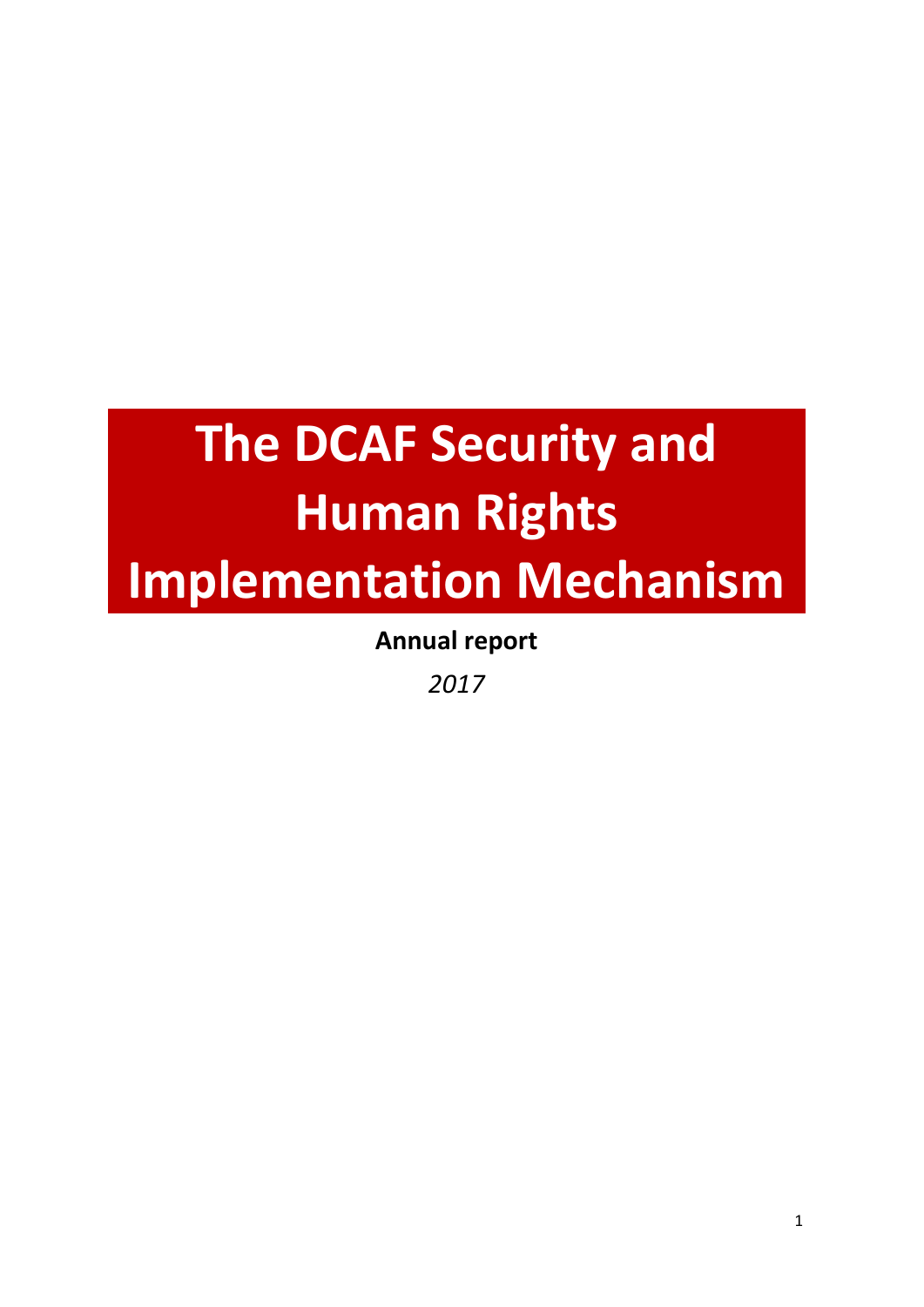# **Contents**

| 2. |      |                                                                                   |  |
|----|------|-----------------------------------------------------------------------------------|--|
|    |      |                                                                                   |  |
|    | 2.1. | Private Security Governance Observatory Project (Project code: 538611)3           |  |
|    | 2.2. | Improving Voluntary Principles Implementation in Peru (Project code: 538612)  6   |  |
|    | 2.3. | Training for Public Security Forces Assigned to Areas of Extractive Operations in |  |
|    |      |                                                                                   |  |
|    |      |                                                                                   |  |
| З. |      |                                                                                   |  |
|    |      |                                                                                   |  |
|    |      |                                                                                   |  |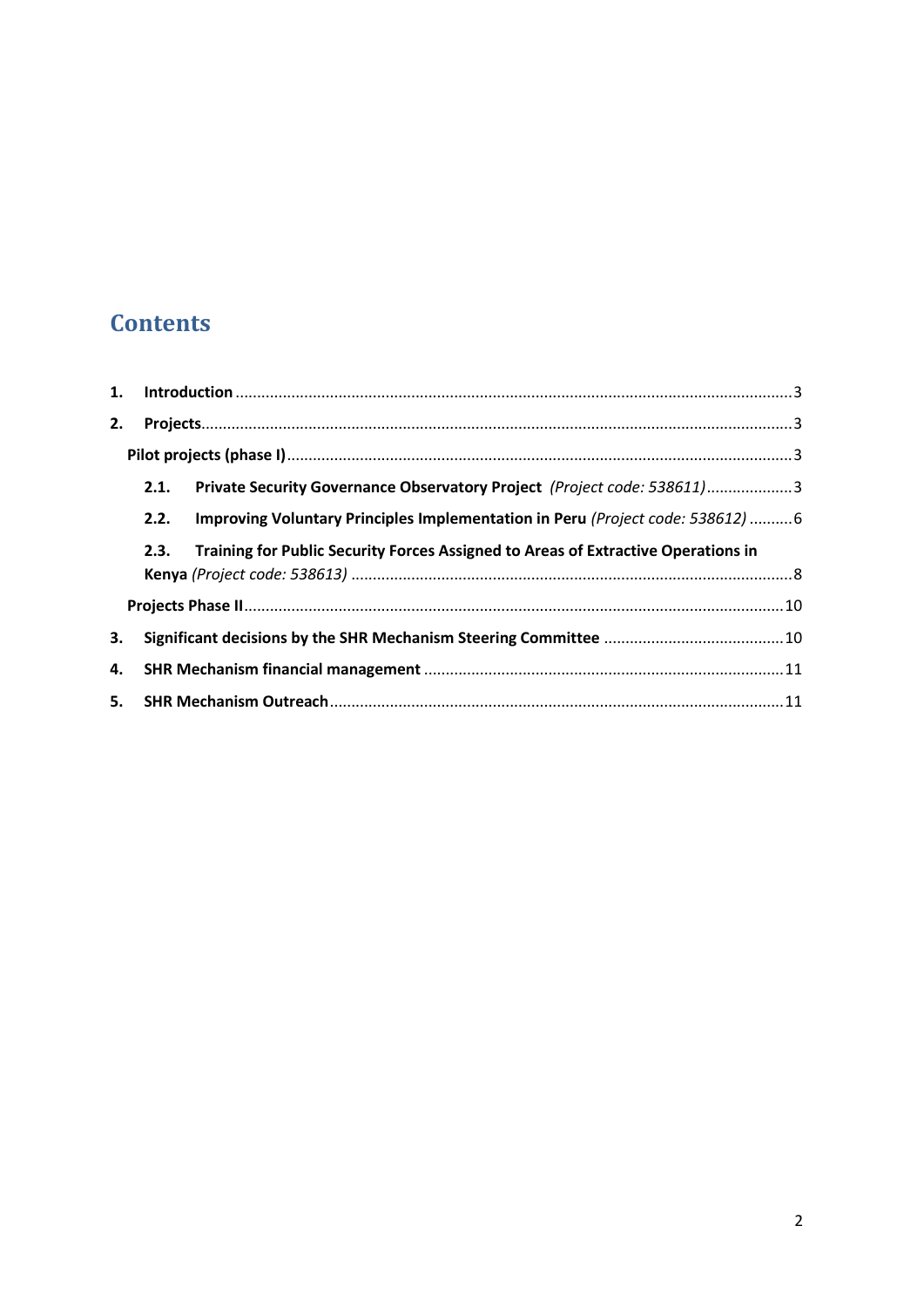# <span id="page-2-0"></span>**1. Introduction**

The DCAF Security and Human Rights Implementation Mechanism (SHR Mechanism) was created in September 2016 with the support of the UK Foreign and Commonwealth Office (FCO). The SHR Mechanism aims at targeted implementation of security and human rights good practice on the ground that is cost effective and involves a minimum of bureaucracy. It also promotes wider work on the role of business in complex environments. The year 2017 saw the first 3 pilot projects executed under the phase I of funding provided by the UK Foreign and Commonwealth Office. In addition, the contract was signed and planning initiated for phase II.

#### Phase I

In October 2016, the FCO and DCAF signed an agreement on an FCO seed contribution to the SHR Mechanism for a value of £ 183'480. In close collaboration with project partners, DCAF developed project proposals and budgets for three pilot projects to be funded through this contribution.

#### Phase II

In July 2017 the FCO and DCAF signed an agreement on a new FCO contribution to the SHR Mechanism for a value of £200,000, for the time period 2017-2018. In close collaboration with project partners, DCAF developed project proposals and budgets for three additional projects to be funded through this contribution.

As per the SHR Instrument's Terms of Reference, the DCAF-based Secretariat provides donors with quarterly monitoring reports for the first three quarters of any given year, and a consolidated annual narrative progress report. The present annual report focuses on the SHR Mechanism's activities during 2017.

# <span id="page-2-1"></span>**2. Projects**

 $\overline{a}$ 

#### <span id="page-2-2"></span>**Pilot projects (phase I)**

#### <span id="page-2-3"></span>**2.1. Private Security Governance Observatory Project** *(Project code: 538611)*

#### 2.1.1. Overview

In the reporting period, the **Francophone part of the Observatory** network expanded its membership both in terms of geographic reach and numbers of members; this brought overall network membership at the end of 2017 to 46  $CSOs<sup>1</sup>$ . Additionally, another 8 CSOs filed for membership and are currently completing their respective profiles. Finally, as a result of engagement from the project, several new members in francophone Africa have shown a keen interest to become members of ICoCA's civil society pillar.

<sup>&</sup>lt;sup>1</sup> The CSOs are located in Benin, Burkina Faso, Cameroun, Chad, Congo Brazzaville, Côte d'Ivoire, DRC, Gabon, Guinea, Mali, Niger, Senegal, Rwanda, and Togo.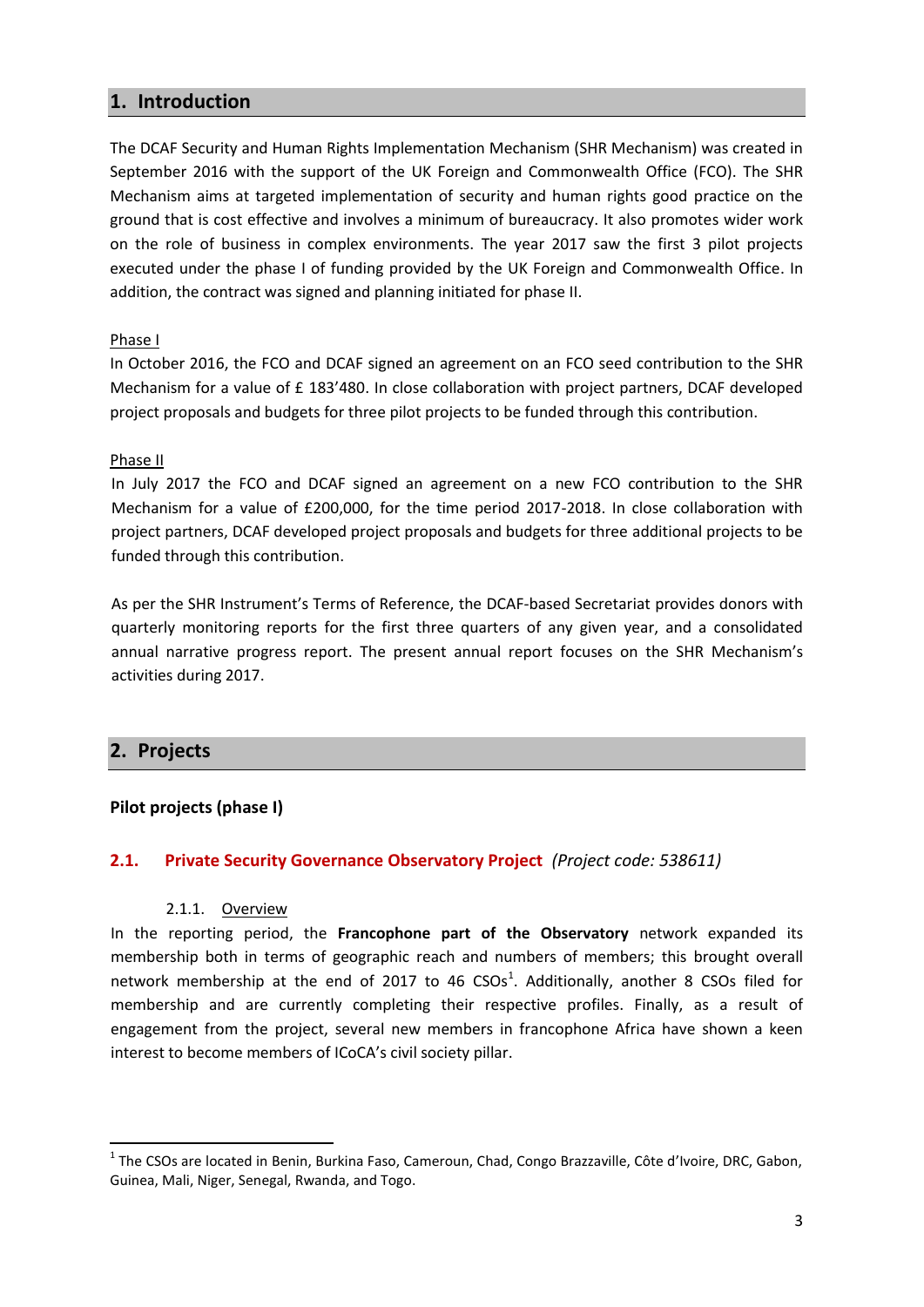DCAF, in collaboration with the Observatory Secretariat (namely *Lumière Synergie pour le développement* – LSD) and Steering Committee, in March of 2017 initiated the development of capacity-building tools for CSOs. The first draft of the Practical Guidance Tool for CSOs – "The Role of Civil Society Organizations in the Good Governance of the Private Security Sector" – was completed at the end of 2017.

An Observatory workshop took place on 20 September 2017, in Bamako, Mali, with three main objectives: a) Present a draft of the capacity-building tool and gather feedback from CSOs; b) Raise awareness on the status of private security regulation in Africa and opportunities to engage with existing international norms, good practices and initiatives, notably the Montreux Document and the ICoCA; c) Expand the Observatory network to include new organisations. The workshop was attended by 19 francophone CSOs; the sessions featured lively discussions and experience-sharing on PSC regulation across the region. The event received positive press coverage by 5 local newspapers.

As follow-up, DCAF conducted an initial capacity-building workshop for the new National Human Rights Commission of Mali (CNDH-Mali)<sup>2</sup> in November 2017. The objective of this workshop was to sensitise and raise awareness of the commissioners on the topics of business and human rights and security governance; conduct awareness-raising on private security norms and good practices at the international level (ICoC and Montreux Documents); explore challenges and opportunities for CNHD-Mali in monitoring and documenting human rights violations by PSCs; and to identify entry point for CNDH-Mali engagement with the Observatory network in Mali.

DCAF improved the Observatory's online platform by providing additional information to member CSOs; simplifying the online application process for the Observatory; and making the platform more user-friendly. Development of new content for the Observatory's online platform continued with updated country profiles: a total of 6 profiles featuring existing legal frameworks, news, and events had been updated by the end of 2017. Due to the sparse response to the 'monthly' newsletter initiative, the Secretariat and the Steering Committee decided to issue the newsletter on a quarterly basis; the last one was sent out in December 2017. The Secretariat has called for CSOs to share their work on the thematic challenges, as well as lessons learnt, and these contributions will be included in the first Observatory newsletter of 2018.

The **Anglophone part of the Observatory** network has, since its first meeting in Ghana in May, finalised the meeting report and disseminated it to participants. Building on this first workshop, and with the support of several CSOs that had been present, a follow-up workshop was organised as the first day of the 3-day ACCA<sup>3</sup> general assembly, thereby capitalising on the presence of many African CSOs that work on business and human rights and could be potential members of the Observatory. Though first planned for 17 October in Nairobi, Kenya, the meeting had to be moved at the last minute when the Kenyan elections were rescheduled. It eventually took place on 14 November in

l

 $2$  Re-established by a new law with the objective to better comply with the Paris Principles on the Status of National Human Rights Institutions.

 $3$  The African Coalition for Corporate Accountability (ACCA) is a coalition of 116 civil society organisations from 31 African countries which supports African communities and individuals whose human rights are adversely impacted by activities of corporations, both multi-national and domestic. Its member organizations work on issues ranging from mining and other extractive industries, public and private security sector accountability, and in related fields of corporate accountability.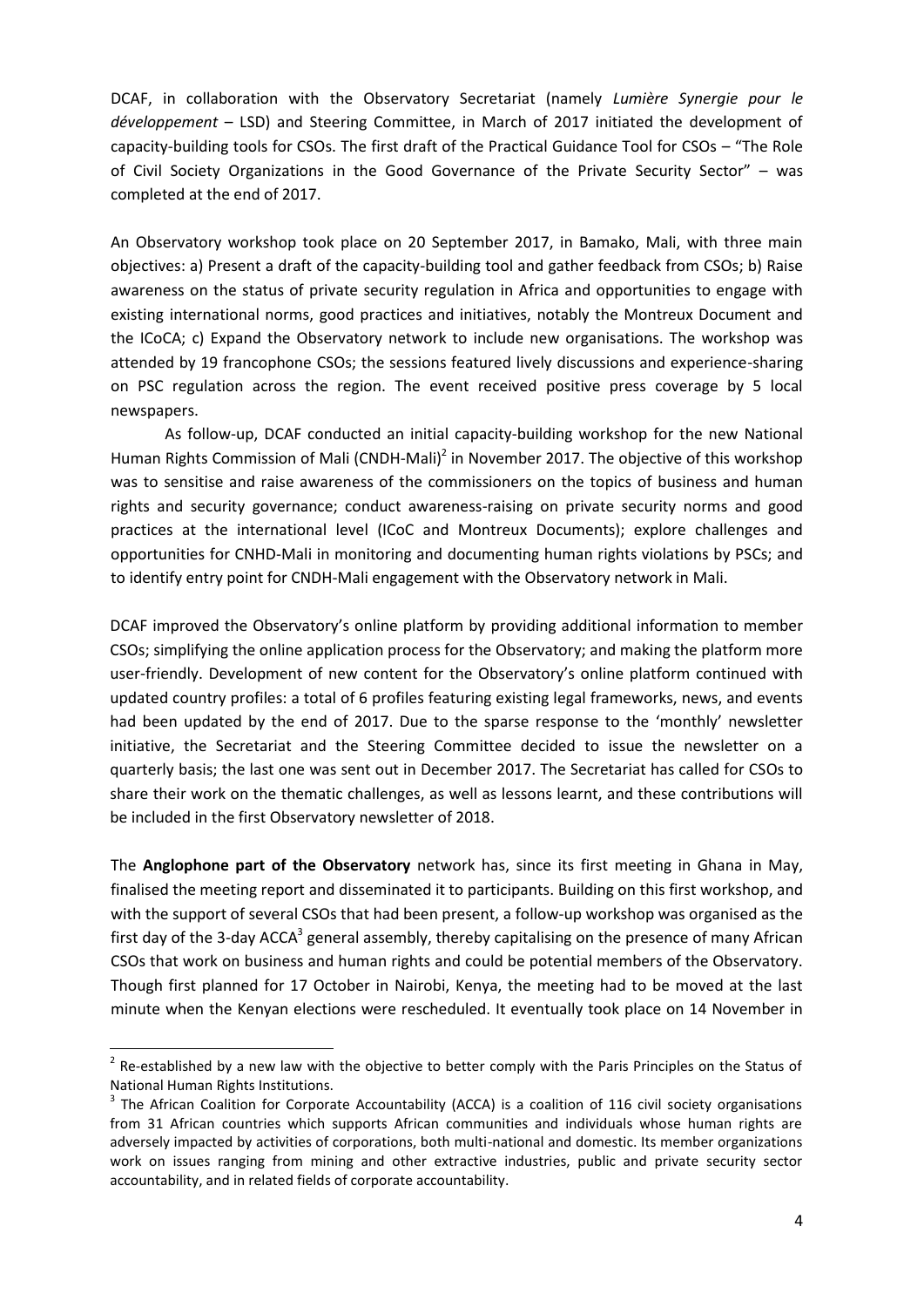Pretoria, South Africa (with the additional days of the ACCA General Assembly on 15 and 16 November). Besides continuing to raise awareness on challenges surrounding private security governance in Africa (presented by CSO representatives from Kenya, South Africa and Nigeria) and on the work of the Observatory, the workshop also presented the structure of the 'Practical Guidance Tool' that was developed within the Francophone Observatory, generating feedback on its practical use and content. Additionally, international developments in the area of private security governance were presented (including the Montreux Document, ICoC/A and the VPs). CSOs were provided with information on how to engage with these initiatives and on the relevance of these instruments to strengthen private security governance in their national contexts. The meeting benefited from the presence of almost 100 ACCA participants, including more than a dozen Observatory members. DCAF coordinated with ICoCA to ensure that all ICoCA CSO members from the region were invited and sponsored, and to provide ICoCA with a dedicated slot to present a more in-depth explanation of the core functions of ICoCA on the 15<sup>th</sup> of November.

As a result of discussions held in the margins of the ACCA GA, a Temporary Steering Committee of 5 organisations from Nigeria, Kenya and South Africa volunteered to put into place the governance structure and institutional documents of the network and kick-start its project work. The group has since had regular calls and commenced the drafting of governance documents and a work plan. The Anglophone network at the end of 2017 consisted of 15 CSOs from 6 different countries<sup>4</sup>.

| Were all the Milestones / Indicators of Success met or achieved as planned, with the planned results? |                                          |                                                      |       |
|-------------------------------------------------------------------------------------------------------|------------------------------------------|------------------------------------------------------|-------|
| <b>Milestone</b>                                                                                      |                                          | <b>Result</b>                                        | R/A/G |
|                                                                                                       |                                          | Achieved / Not achieved                              |       |
|                                                                                                       | 2.1. CSOs have adequate institutional    | On-going through both the workshops conducted        | A     |
|                                                                                                       | capacity to play an effective oversight  | and the tools and information provided. One of the   |       |
|                                                                                                       | role over the private security sector in | positive results is the intent of several CSOs to    |       |
|                                                                                                       | their respective countries, and share    | become members of ICoCA's civil society pillar.      |       |
| experiences<br>their                                                                                  | regionally<br>and                        |                                                      |       |
| internationally (e.g. with ICoCA).                                                                    |                                          |                                                      |       |
| 2.2. CSOs engage in dialogue and                                                                      |                                          | Achieved.                                            | G     |
| build relationships with relevant                                                                     |                                          | Engagement by Observatory network in Mali with       |       |
| actors at the domestic level to                                                                       |                                          | CNDH-Mali.                                           |       |
|                                                                                                       | address identified governance gaps,      | Senegalese Observatory member contributed to a       |       |
|                                                                                                       | thus contributing to more effective      | national law workshop that was collecting input for  |       |
| monitoring of the private security                                                                    |                                          | the update of domestic private security legislation. |       |
| sector.                                                                                               |                                          |                                                      |       |
| Were all the Outputs delivered as planned, with the planned results?                                  |                                          |                                                      |       |
| <b>Output Number</b>                                                                                  |                                          | <b>Result</b>                                        | R/A/G |
|                                                                                                       |                                          | Delivered / Not delivered                            |       |
| 2.2. At least two 2 regional                                                                          |                                          | <b>Delivered</b>                                     | G     |
| awareness-raising/capacity-building                                                                   |                                          |                                                      |       |
| workshops for CSO groups.                                                                             |                                          |                                                      |       |
| Were all the Activities completed as planned?                                                         |                                          |                                                      |       |
| Planned                                                                                               | <b>Progress</b>                          |                                                      | R/A/G |
| Delivered / On track / Not delivered / Not on track<br><b>Activities</b>                              |                                          |                                                      |       |

#### 2.1.2. Milestones/indicators

 $\overline{\phantom{a}}$ 

<sup>&</sup>lt;sup>4</sup> Ghana, Liberia, Kenia, Nigeria, Sierra Leone, and South Africa.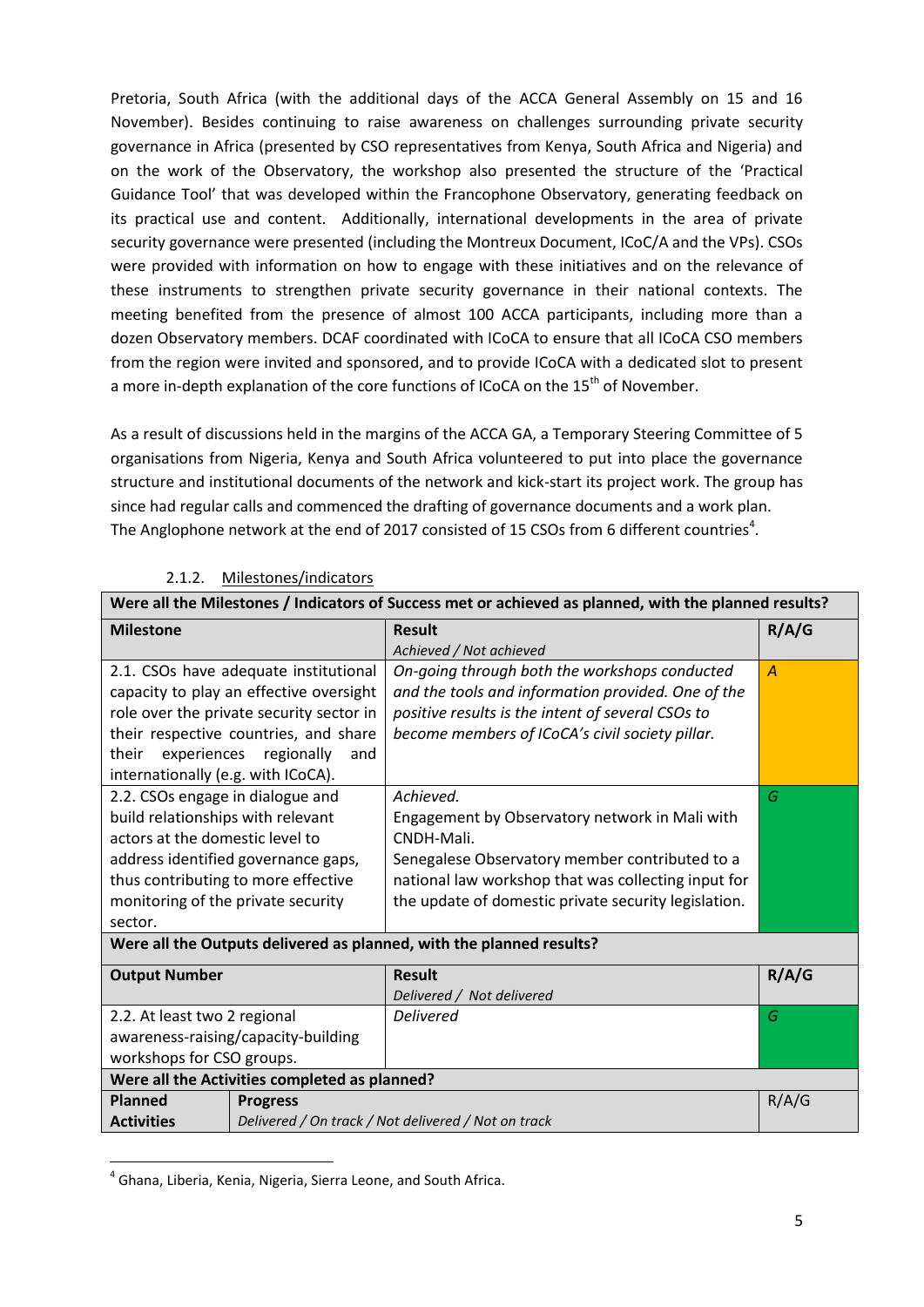| Key support provided includes the building of a<br>G |
|------------------------------------------------------|
| solid knowledge base of member CSOs through          |
| various workshops, which includes information on     |
| how civil society can engage with the ICoCA; the     |
| sharing of information and resources on the          |
| Observatory's online platform; and the               |
| development of the Practical Guidance Tool "The      |
| Role of Civil Society Organizations in the Good      |
| Governance of the Private Security Sector".          |
|                                                      |

# 2.1.3. What evidence do you have that the benefits of the project will be sustained?

Several members of the Observatory network have shown strong interest and enthusiasm for the topic and approach of the Observatory, to the extent that they operate independently (engage each other without DCAF stimulation or interference) and initiative activities (develop country research on the status of the private security industry, organise a national event on private security governance). To name one example, following recommendations from the regional workshop in Mali that encouraged CSOs to engage and promote the good governance of the private security industry at the national level, DCAF received a proposal from a member for a multi-stakeholder<sup>5</sup> awareness-raising and sensitisation workshop in Cameroon, which will take place in March 2018. This signals that already with the connections made, and a small number amount of tools and information provided, a sustainable local dynamic has been created.

The work undertaken within the framework of the SHRIM to develop the Private Security Governance Observatory has proved critical in convincing the Open Society Foundations (OSF) to contribute USD 300'000 to a 18-month DCAF follow-up project (running from 2018 into 2019). This will ensure the sustainability of the network and lead to additional benefits for the UK through its contribution to good governance in fragile contexts and through the positive impact on the ICoCA.

### <span id="page-5-0"></span>**2.2. Improving Voluntary Principles Implementation in Peru** *(Project code: 538612)*

#### 2.2.1. Overview

The first phase of the project ran from February to June 2017 with an extensive research process conducted in the Macro Sur mining region of Peru (consisting of the Arequipa, Apurímac, Cusco and Puno provinces). The objective was to provide an overview of security and human rights issues in the region and to analyse the feasibility and relevance of creating an operational Voluntary Principles working group in a mining region. A total of 72 stakeholders representing government, extractive companies, private security companies and civil society organisations were interviewed for the purposes of this study. Additionally, workshops were organized in each of the regions to discuss initial findings with local stakeholders.

The resulting Regional Study "Human Rights, Security and Extractive Companies in the Macro Sur Region of Peru: An Exploratory Study" (available in Spanish and in English) was submitted to the Steering Committee of the SHR Implementation Mechanism, which decided to go forward with the second phase of the project: Socios Perú engaged with stakeholders identified in the Regional Study

 $\overline{\phantom{a}}$ <sup>5</sup> This workshop will include CSOs, the NHRI and national authorities from Cameroon.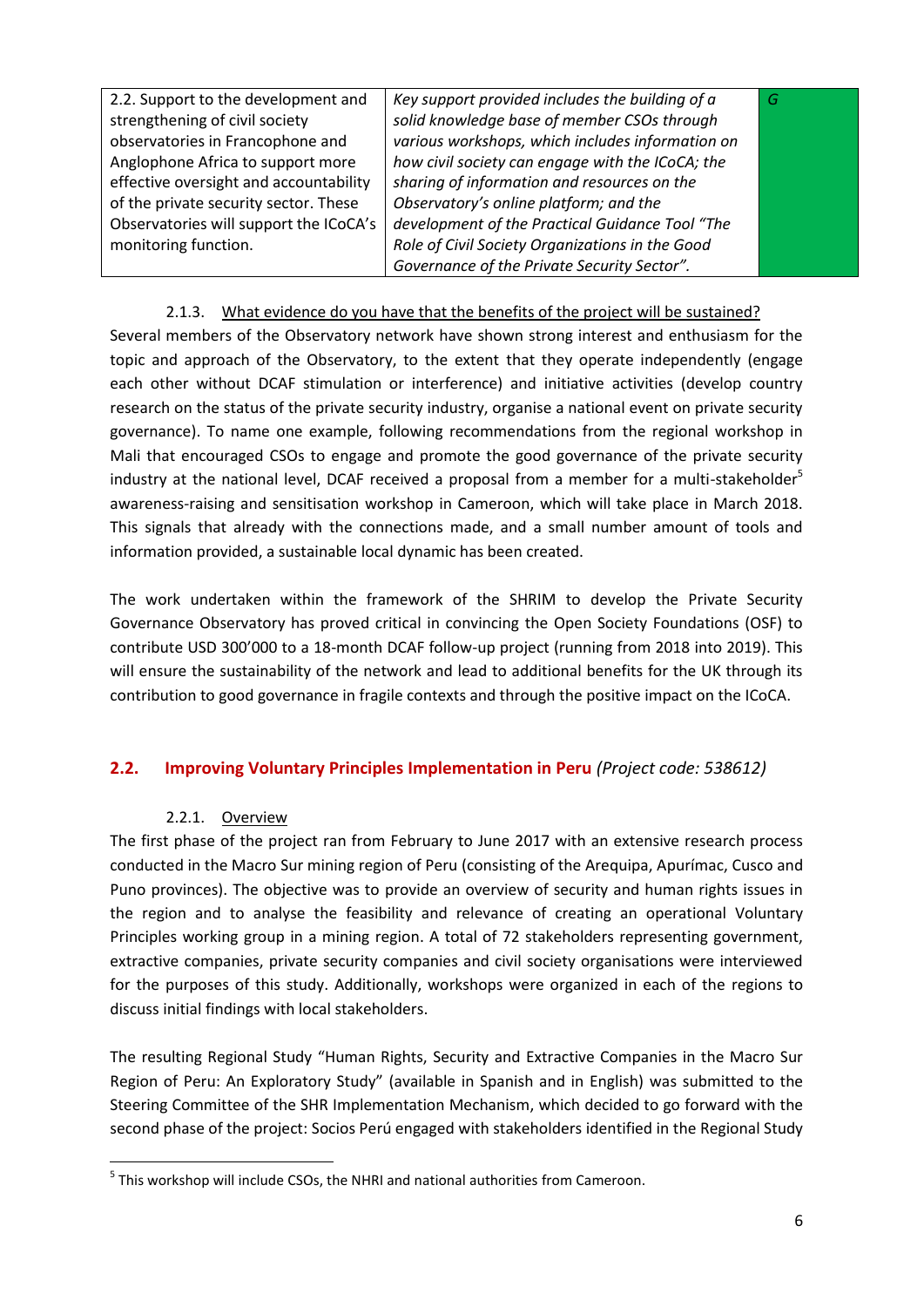as interested in becoming initial members of the Group, and it was jointly decided that the most appropriate location for the establishment of the Group would be the region of Cusco.

The Group was formally constituted on 31 August, 2017, in the city of Cusco. The initial core constituency group (*Grupo Impulsor*) consists of regional representatives of the Ministry of Production (which will take on the role of group coordinator), the Peruvian National Police, three mining companies (MMG, Glencore and First Quantum), and two civil society organisations (Centro Guamán Poma and Socios Perú). The Ministry of Foreign Affairs participated as an observer. Prioritized work topics were social conflicts, dialogue, prevention, and training on security and human rights.

The first activity organised by the Regional Working Group was a capacity building event on "the Voluntary Principles on Security and Human Rights and the prevention of social conflicts" which took place on 29 September, 2017, at the headquarters of the National Police in Cusco. 115 regional stakeholders participated in the event, including 83 police officers. The event provided the opportunity to introduce the newly established Group to regional stakeholders, familiarise them with the VPs and the DCAF-ICRC Toolkit, and jointly discuss regional security challenges.

Additionally, two Group-internal governance workshops for the drafting of operating rules and a work plan took place on 15 November and on 15/16 December. The 2018 work plan contains 3 main lines of action with 24 activities overall. The core constituency group has also identified another 30 stakeholders (public institutions, mining companies, private security companies, and civil society organisations) that constitute potential Regional Working Group members.

Finally, Socios Peru drafted a lessons-learnt document on the process of setting up the Regional Working Group.

| Were all the Milestones / Indicators of Success met or achieved as planned, with the planned results? |                                                     |       |  |
|-------------------------------------------------------------------------------------------------------|-----------------------------------------------------|-------|--|
| <b>Milestone</b>                                                                                      | <b>Result</b>                                       | R/A/G |  |
|                                                                                                       | Achieved / Not achieved                             |       |  |
| 1.1. Increased dialogue and sharing of                                                                | Regional Voluntary Principles Working Group         | G     |  |
| good practice between regional                                                                        | created including various stakeholders such as      |       |  |
| stakeholders leading to concrete                                                                      | public institutions, extractive companies and civil |       |  |
| strategies and approaches to                                                                          | society. With work plan established for 2018.       |       |  |
| address security and human rights                                                                     |                                                     |       |  |
| challenges.                                                                                           |                                                     |       |  |
| 1.2. Companies adopt internal security                                                                | On-going capacity-building for member companies     | Α     |  |
| procedures in line with the VPs,                                                                      | of the Regional Working Group.                      |       |  |
| the UN Guiding Principles on                                                                          |                                                     |       |  |
| Business and Human Rights, and                                                                        |                                                     |       |  |
| security sector reform<br>good                                                                        |                                                     |       |  |
| practice, drawing on the DCAF-                                                                        |                                                     |       |  |
| <b>ICRC Toolkit.</b>                                                                                  |                                                     |       |  |
| Were all the Outputs delivered as planned, with the planned results?                                  |                                                     |       |  |
| <b>Output Number</b>                                                                                  | <b>Result</b>                                       | R/A/G |  |
|                                                                                                       | Delivered / Not delivered                           |       |  |
| Feasibility studies in Cusco and                                                                      | Study completed for Cusco and Apurimac regions      | G     |  |
| Apurimac regions and mapping of key                                                                   | as well as two additional regions, incl. mapping of |       |  |
| regional stakeholders in the selected                                                                 | key regional stakeholders in each region.           |       |  |

#### 2.2.2. Milestones/indicators

region.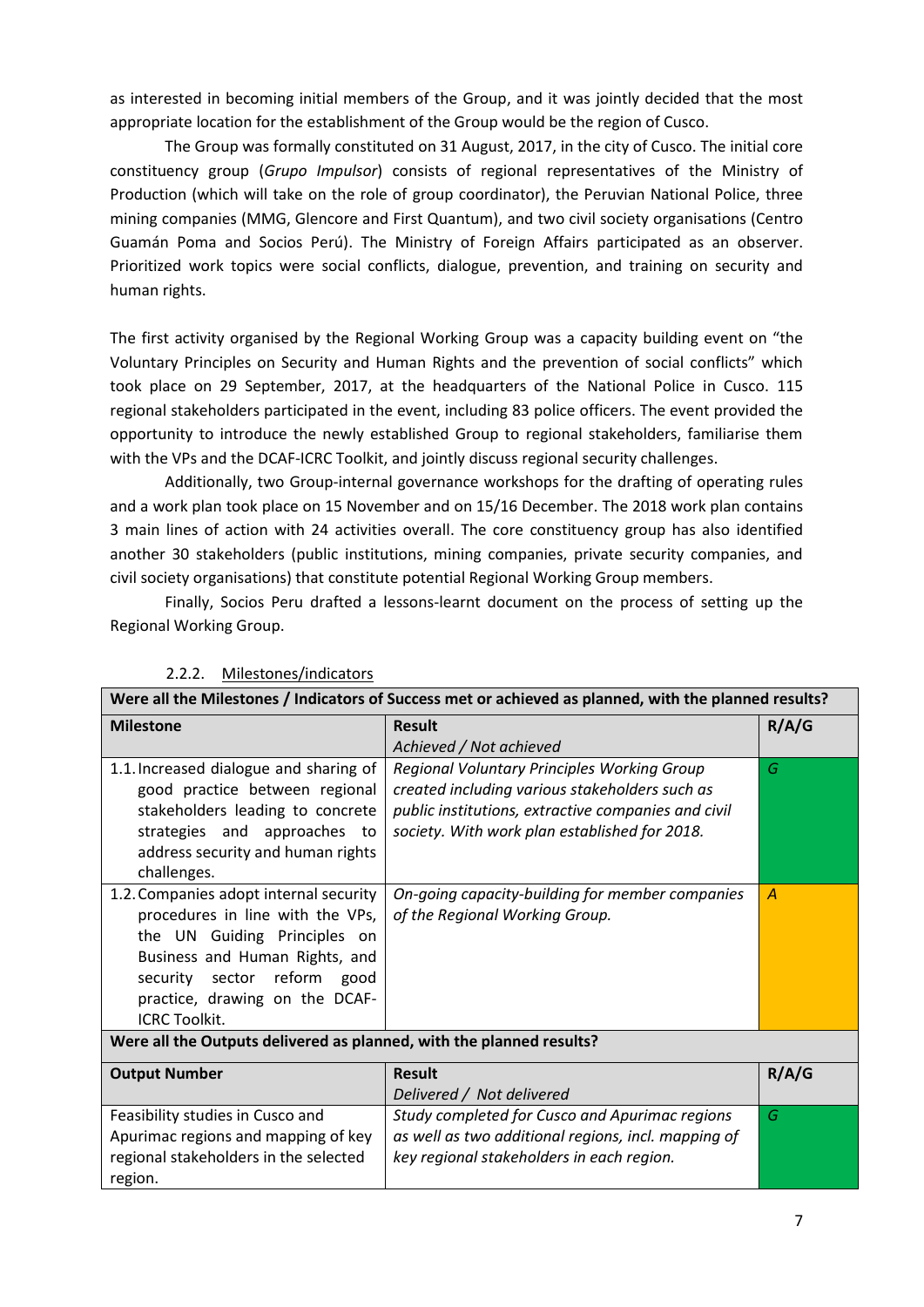| Were all the Activities completed as planned? |                                                |                                                     |       |
|-----------------------------------------------|------------------------------------------------|-----------------------------------------------------|-------|
| <b>Planned</b>                                | <b>Progress</b>                                |                                                     | R/A/G |
| <b>Activities</b>                             |                                                | Delivered / On track / Not delivered / Not on track |       |
|                                               | 2.1 Support to the establishment of Delivered. |                                                     | G     |
|                                               | regional Voluntary Principles (VPs)            |                                                     |       |
|                                               | Working Groups in Peru and capacity-           |                                                     |       |
| building of its members.                      |                                                |                                                     |       |

#### 2.2.3. What evidence do you have that the benefits of the project will be sustained?

The initial support from Socios Peru to the regional work group has enabled substantial progress in terms of understanding local dynamics with regards to security and human rights, creating the Group, agreeing on its work priorities and starting pilot activities. However, as the Group was only established in August 2017, additional support is required. DCAF was able to secure Swiss funding to extend the project by a further 4 months in 2018, demonstrating additional donor confidence in this innovative first attempt to create an operational VPs in-country group. The objective of this additional commitment is to strengthen the sustainability of the Regional Working Group, enable the participation of additional stakeholders, allow the implementation of new activities, and provide further arguments to encourage financial or in-kind contributions from Group members.

# <span id="page-7-0"></span>**2.3. Training for Public Security Forces Assigned to Areas of Extractive Operations in Kenya** *(Project code: 538613)*

*(The project was originally planned to take place in DRC; the Steering Committee subsequently decided to relocate the project to Kenya to reflect a specific demand from stakeholders).*

#### 2.3.1. Overview

Between January and February 2017, DCAF initiated a process of stakeholder engagement involving all project partners (i.e. FCO, UK High Commission in Nairobi, Tullow Oil and Safestainable) and relevant actors operating in Kenya to share information and ensure alignment in activities both among project partners as well as between the project and related activities led by other stakeholders. On 24-30 April 2017, Safestainable carried out a field mission to Nairobi and to Turkana county to conduct a training needs analysis. The purpose of the mission was to gather data to inform the development of a training curriculum that will be used to train police officers deployed in Tullow Oil's operational area and to start discussing the logistics required to organize such training. For these purposes, Safestainable met with Turkana county authorities, Kenyan police representatives, civil society organisations, UK High Commission representatives and Tullow Oil employees.

Based on the training needs analysis, Safestainable developed a three-day training course titled "Service with Dignity" focused on police roles, responsibilities, ethics, and professional practices drawn from National Police Service (NPS) policies and best practices. To increase effectiveness and applicability, the training content was based on each force's respective roles and responsibilities, stressed their strengths, underlined their complementarities, and emphasised the need for cooperation. In view of the political and security risks associated to the re-scheduling of the presidential elections to 26 October, the training planned for early October had to be postponed. The training was delivered between 01 and 17 December 2017 four times to mixed groups of officers from the Kenya National Police Service (KPS), including members of the General Service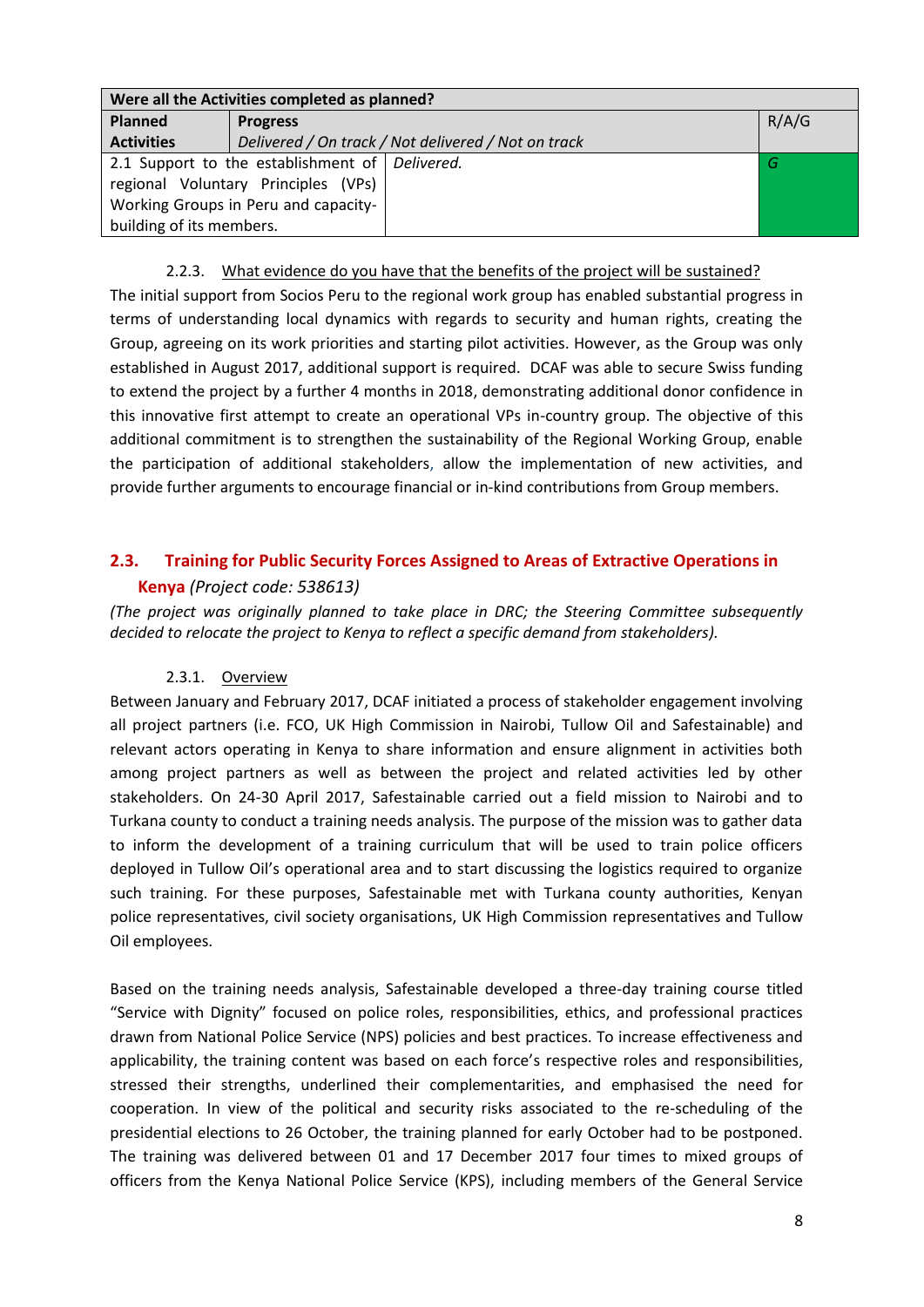Unit (GSU) and Anti Stock Theft Unit (ASTU); Administrative Police Service (APS), Critical Infrastructure Protection Unit (CIPU), Kenya Police Reserve (KPR), and Kenya Wildlife Service (KWS). Two courses were delivered at Kapese Camp and two courses were delivered at a church in Kainuk to 85 total participants with the support of Tullow's staff.

While the training was designed to be delivered to mixed audiences, no village chiefs and few KPR officials attended the entire training as a result of barriers to participation. This hindered the ability of the course to improve cooperation and understanding between the police and the community in Turkana. Phase II will require a greater focus on improving the relationships between public security and the communities they serve and including relevant community members in the trainings themselves. Analysis of the results from the delivery road test will be used to finalise the course curriculum. The instructor and the participants generally agreed that the course was successful overall at achieving its aim and the content covered was well-received. Phase II activities, expected to begin in 2018, include further engagement with high-level public security actors in Turkana and at the state level and the development and delivery of a Train the Trainer (TTT) programme for the VPs course.

| Were all the Milestones / Indicators of Success met or achieved as planned, with the planned results? |                                                      |       |  |
|-------------------------------------------------------------------------------------------------------|------------------------------------------------------|-------|--|
| <b>Milestone</b>                                                                                      | <b>Result</b>                                        | R/A/G |  |
|                                                                                                       | Achieved / Not achieved                              |       |  |
| 3.1. Training needs are identified,                                                                   | Training needs analysis report finalised by April    | G     |  |
| tailor<br>allowing<br>to<br>training                                                                  | 2017.                                                |       |  |
| programmes accordingly;                                                                               |                                                      |       |  |
| 3.2. Companies use the resources                                                                      | A total of 85 Kenyan police officers assigned to     | G     |  |
| developed to improve training of                                                                      | extractive operations in Turkana county (Kenya),     |       |  |
| public security forces assigned to their                                                              | trained by December 2017 with buy-in and             |       |  |
| operations.                                                                                           | financial contribution from Tullow Oil.              |       |  |
| Were all the Outputs delivered as planned, with the planned results?                                  |                                                      |       |  |
| <b>Initial output</b>                                                                                 | <b>Result</b>                                        | R/A/G |  |
|                                                                                                       | Delivered / Not delivered                            |       |  |
| Training side-event in the margins of                                                                 | n.a. as project subsequently relocated to Kenya to   | n.a.  |  |
| the VPs workshop in Kinshasa.                                                                         | reflect a specific demand from stakeholders          |       |  |
| Were all the Activities completed as planned?                                                         |                                                      |       |  |
| <b>Progress</b><br><b>Planned</b>                                                                     |                                                      | R/A/G |  |
| <b>Activities</b>                                                                                     | Delivered / On track / Not delivered / Not on track  |       |  |
| Development<br>of<br>training<br>a                                                                    | Project subsequently relocated to Kenya to reflect a | G     |  |
| programme on a "SSR approach to the                                                                   | specific demand from stakeholders. Training needs    |       |  |
| implementation of the Voluntary                                                                       | analysis report (for Turkana county in Kenya)        |       |  |
| Principles" for security providers in                                                                 | finalised by April 2017.                             |       |  |
| the area of one or two companies'                                                                     |                                                      |       |  |
| operations in the DRC.                                                                                |                                                      |       |  |

2.3.2. Milestone/indicators

#### 2.3.3. What evidence do you have that the benefits of the project will be sustained?

The aforementioned shift of the project from the DR Congo to Kenya was based on a specific demand from Tullow Oil, the first international oil company with operations in Turkana county. Turkana county is likely to be the new frontier of oil exploration in Kenya in the years to come, and the coming 'oil rush' has raised substantial human rights questions. The project's training curriculum and approach was developed in coordination with Tullow Oil, as well as national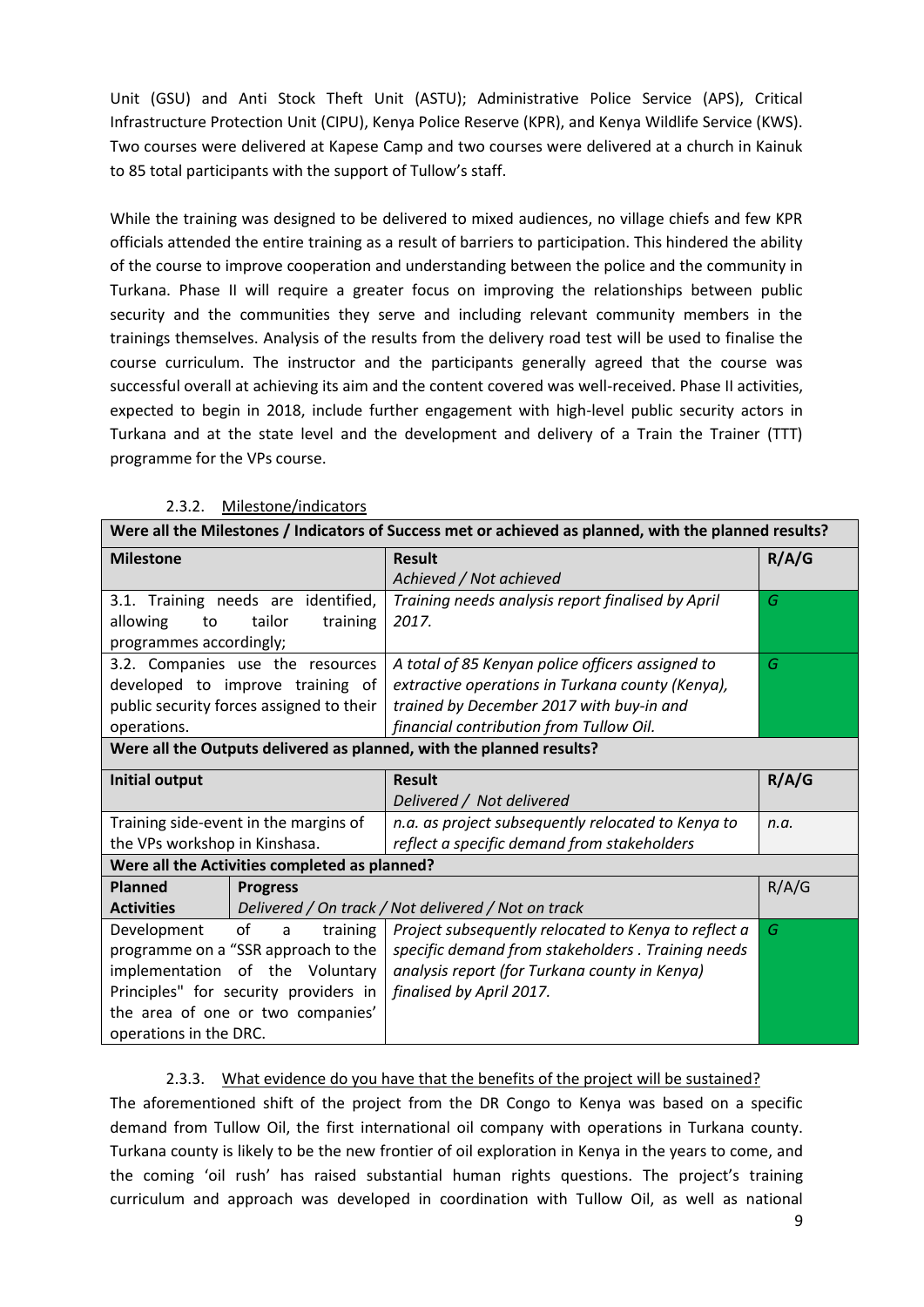stakeholders directly involved in security governance around extractive operations in Turkana. Apart from mission and logistics support for the trainings (around USD 5'000), Tullow Oil also directly contributed USD 14'500 to the costs of the trainers. It has furthermore indicated a possible contribution to a follow-up second phase, in which the training curriculum and lessons learnt are to be generalized within police training in Turkana county. Tullow's support for the project means that police officers assigned to its extractive operations will routinely be trained on security and human rights issues; additionally, it should also make it easier to sensitise additional industry actors to the need for such trainings.

#### <span id="page-9-0"></span>**Projects Phase II**

The contracts for the Phase II projects "Collecting lessons learned for in-country implementation of the Voluntary Principles on Security and Human Rights", in partnership with The Fund for Peace and the International Committee of the Red Cross (ICRC), and "Strengthening ICoCA's field monitoring function through support to the reporting, monitoring and performance assessment process", in collaboration with the International Code of Conduct Association (ICoCA), were only signed in 2018 due to the legal review conducted by the Steering Committee (see below). Activities for the former project will begin in 2018. Activities for the latter project were already initiated in 2017 and should be completed by the end of Q2 2018 (initially Q1 but this had to be delayed given problems in obtaining the visas for the last field-based review mission). Reporting on the activities will be provided in the reports for Q1 and Q2 2018.

The second phase of the Kenya project ("Training for public security forces assigned to areas of extractive operations in Kenya – Phase II"), in partnership with Safestainable, Tullow Oil and a local civil society organization, depends on discussions with stakeholders in Kenya pending the review of the lessons learnt report from phase I (see the reporting above).

# <span id="page-9-1"></span>**3. Significant decisions by the SHR Mechanism Steering Committee**

- The Steering Committee approved the commissioning of a legal review concerning potential liabilities under Swiss law for SHRIM projects implemented by partners. The review took place between October 2017 and January 2018; two templates – one for projects implemented by partners only, one for projects implemented in joint ventures with DCAF – were developed and will be used by the Secretariat for all future contracts.
- The Steering Committee agreed on a cost-neutral extension for two projects under Phase I: "Improving Voluntary Principles Implementation in Peru" (until 15 January 2018) and "Training for Public Security Forces Assigned to Areas of Extractive Operations in Kenya" (to allow for the completion for lessons learnt report at the beginning of 2018).
- The Steering Committee decided to set aside GBP 5'000 for an audit of Phase I expenditures in 2017 as well as those under cost-neutral extensions, in April 2018. The audit will close the books on phase I. The SHR Mechanism Secretariat will produce overview an overview for the Steering Committee on funds left, and suggest possible use for future SHR Mechanism management/activity expenses.
- At the beginning of 2018, the project financial management will move from GBP to CHF. This is due to new donors joining the funds and a single currency  $-$  in this case, CHF as DCAF's standard one – promoting clear and simple financial management procedures.